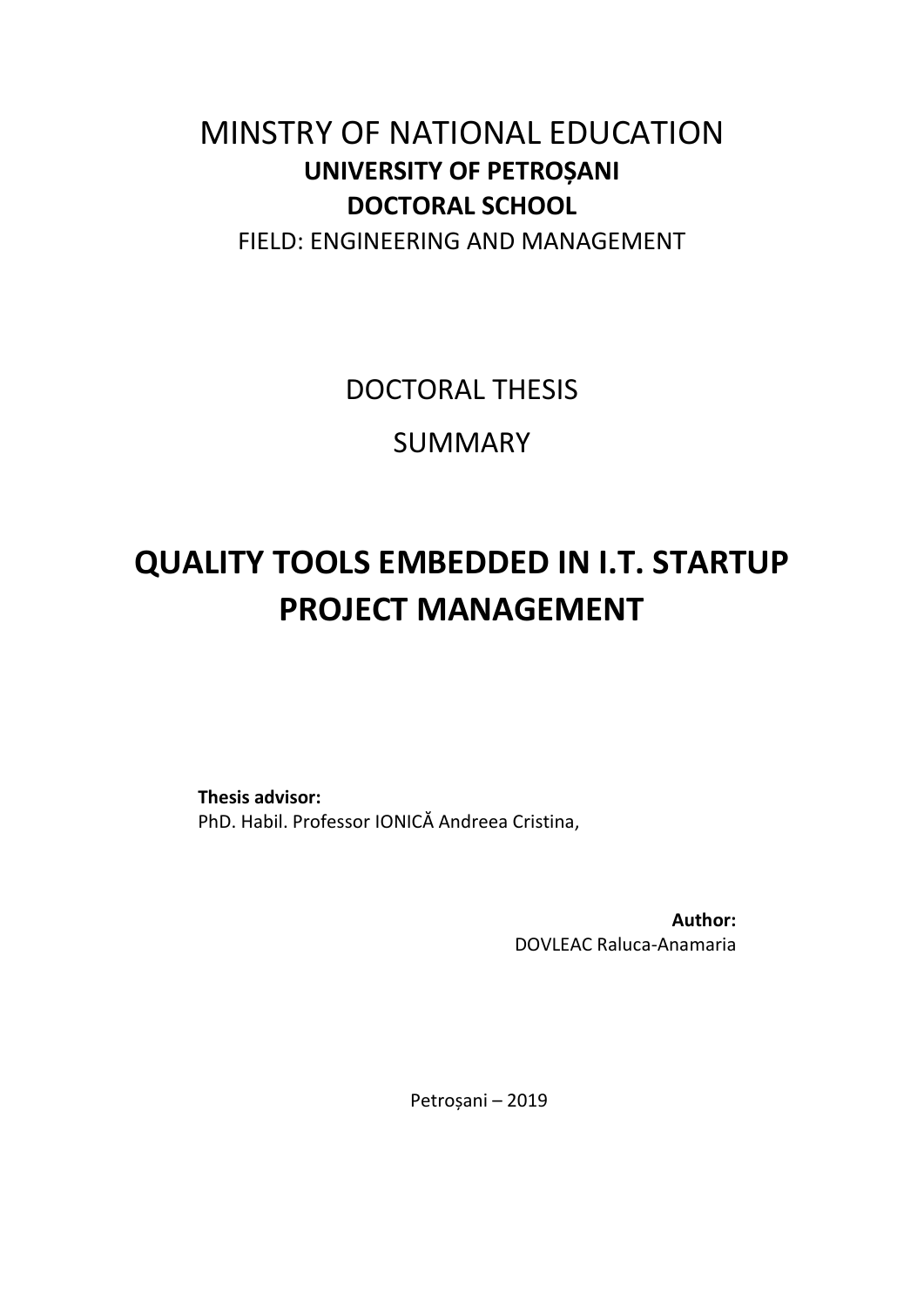### **Contents**

| Chapter 3 Applications of Quality Management Tools in the Context of Startup Project          |  |
|-----------------------------------------------------------------------------------------------|--|
|                                                                                               |  |
| 3.2 Comparative Analysis of the Most Used Project Management Software Products  53            |  |
| 3.2.1 Project management software products most used for all types of companies  53           |  |
|                                                                                               |  |
|                                                                                               |  |
| 3.3 Applying Project Management Software Tools for each Stage of a Project's Life Cycle  63   |  |
|                                                                                               |  |
| 3.3.2 Features required for each stage of classical project management and results 67         |  |
| 3.3.3 Features required for each stage of agile system development life cycle and results  70 |  |
| 3.3.4 Features required for each stage of the startup particular agile SDLC and results  73   |  |
|                                                                                               |  |
| 3.4 Applying Quality Management Tools for each Stage of a Project's Life Cycle 77             |  |
|                                                                                               |  |
| 3.4.2 Features required for each stage of classical project management and results 78         |  |
| 3.4.3 Features required for each stage of the agile system development life cycle and         |  |
| 3.4.4 Features required for each stage of the startup particular agile SDLC and results  82   |  |
|                                                                                               |  |
|                                                                                               |  |
|                                                                                               |  |
| 3.5.2 Project management software products integrated in the PDCA cycle 87                    |  |
|                                                                                               |  |
|                                                                                               |  |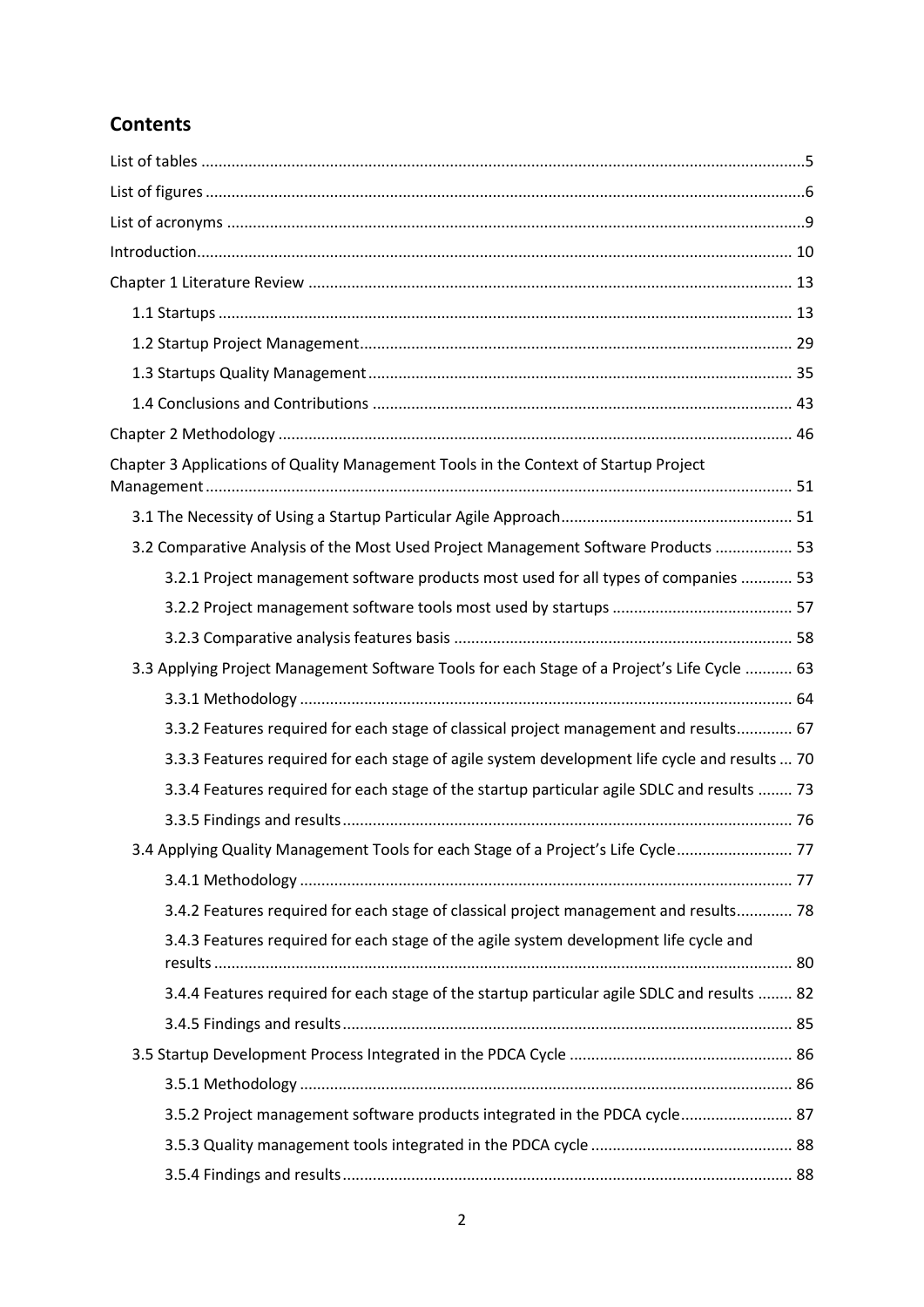| Chapter 4 QFD Integrated Fuzzy Logic Model for I.T. Startups Risk Management 90     |  |
|-------------------------------------------------------------------------------------|--|
|                                                                                     |  |
| 4.1.1 Quality function deployment journey to becoming a quality management tool  90 |  |
|                                                                                     |  |
| 4.1.3 Quality function deployment in the context of risk management 93              |  |
|                                                                                     |  |
|                                                                                     |  |
|                                                                                     |  |
|                                                                                     |  |
|                                                                                     |  |
|                                                                                     |  |
|                                                                                     |  |
|                                                                                     |  |
|                                                                                     |  |
|                                                                                     |  |
|                                                                                     |  |
|                                                                                     |  |
|                                                                                     |  |
|                                                                                     |  |
|                                                                                     |  |
|                                                                                     |  |
|                                                                                     |  |
|                                                                                     |  |
|                                                                                     |  |
|                                                                                     |  |
|                                                                                     |  |
|                                                                                     |  |
|                                                                                     |  |
|                                                                                     |  |
|                                                                                     |  |
|                                                                                     |  |
|                                                                                     |  |
|                                                                                     |  |
|                                                                                     |  |
|                                                                                     |  |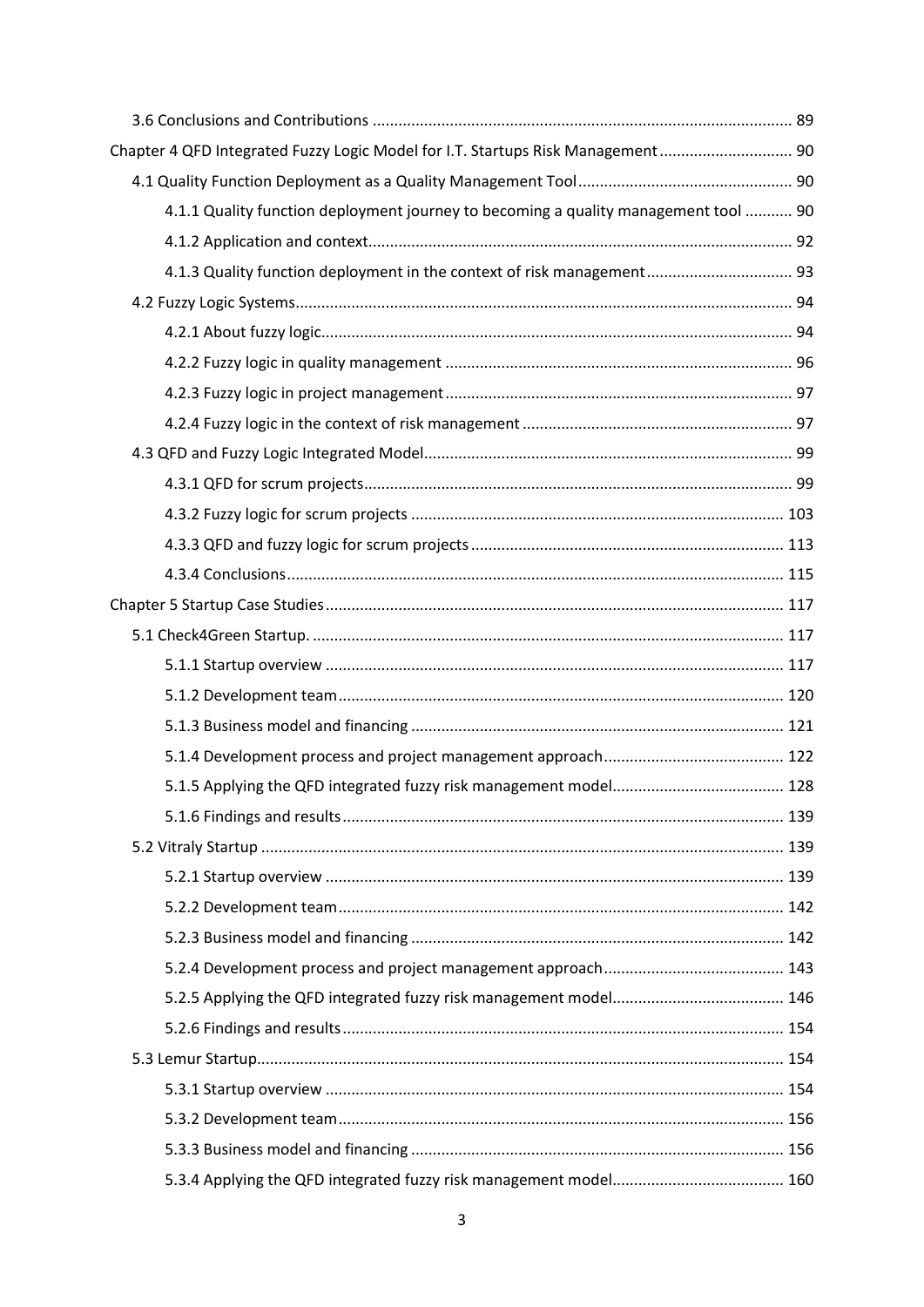| Chapter 6 Premises for the Initiation of an I.T. Startup Dedicated Project Management Platform 170 |  |
|----------------------------------------------------------------------------------------------------|--|
|                                                                                                    |  |
|                                                                                                    |  |
|                                                                                                    |  |
|                                                                                                    |  |
|                                                                                                    |  |
|                                                                                                    |  |
|                                                                                                    |  |
|                                                                                                    |  |
|                                                                                                    |  |
|                                                                                                    |  |
|                                                                                                    |  |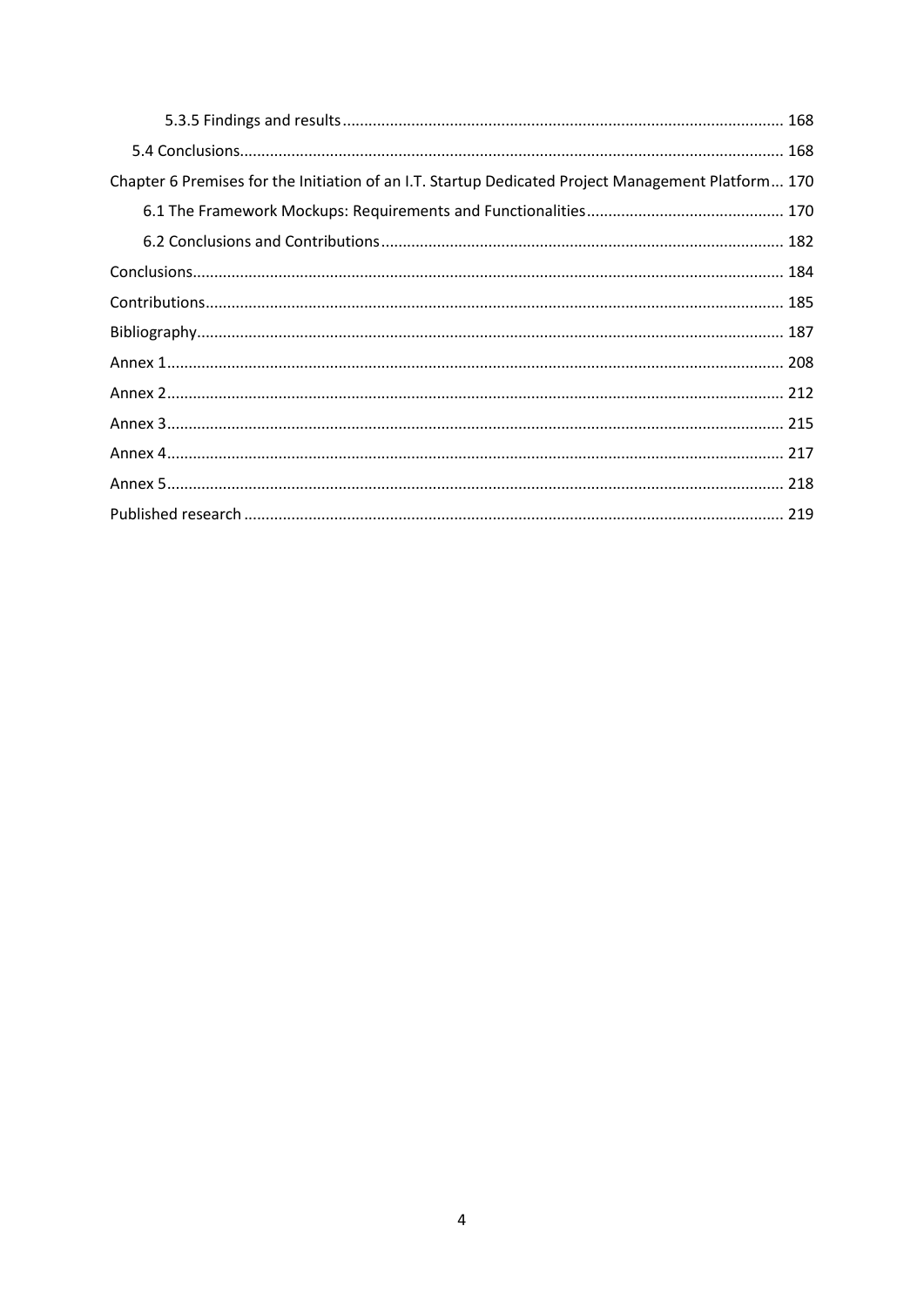#### **Introduction**

The goal of the doctoral thesis is to identify and provide a literature review analysis in the field of startups, with the purpose of highlighting the factors which lead to startup success, the management practices implemented by these types of businesses, and to propose a methodological framework for constructing a project management platform dedicated to I.T startups requirements, taking into account not only their particularities and needs but also aspects and elements from the field of quality management, project management and risk management.

The thesis has been structured in 6 chapters in order to conduct the research on startups, the ways in which they succedd and the practices they implement in their daily activities. Each chapter follows a structure as follows: introduction and research objectives, research methodology, chapter content and the description of the conducted research, results and conclusions.

**Chapter 1** describes the state of the art regarding startups and the management practices implemented by these. Four research objectives have been established for the chapter, as follows: 1. Identifying the types of companies that are considered to be startups, and their particularities; 2. Identifying the project management tools and practices that are being implemented by startups, and the degree to which these meet startup requirements; 3. Identifying the role of quality management tools and practices for startups; 4. Identifying the means and practices used by startups to help diminish the risks that these businesses are faced with.

In order to gather the necessary information, the author of the thesis reviewed 147 bibliographic resources made up of journal articles, books and websites, blogs and furthermore, analyzed real life I.T. startups.

The term startup was used as a term for describing a budding company in a Forbes magazine in 1976 for the first time but has gained popularity after the "dot-com bubble" of 2000 during which a lot of startups have been born.

An important aspect to take into account when defining startups is acknowledging the fact that they are not simply smaller versions of bigger companies, nor newly founded businesses. Unlike companies, which regardless of their size, have a clear vision of their problems, customers and means of achieving what the customers want, startups operate in a constant state of uncertainty looking for ways to achieve a profitable and scalable business model.

In the context of the current research and taking into account the opinion of experts, startups have been defined as being those businesses which are no older than four years and which, in this time frame have succeeded in obtaining a scalable and repeatable business model with a minimum development team and resources.

As for the reason behind startup failures, the opinions are divided between those who consider that the main causes of startup failure are: lack of market, running out of cash or not having the right team; and others who argue that the main reasons are: not having a viable business model, not having enough traction, encountering market problems, founders shortcoming and running out of cash or failure to find an unresolved customer pain

The results of the literature analysis have highlighted the main aspects that define and differentiate startup businesses, allowing therefore the construction of a startup business profile which can be then used as a starting base for further research in the field.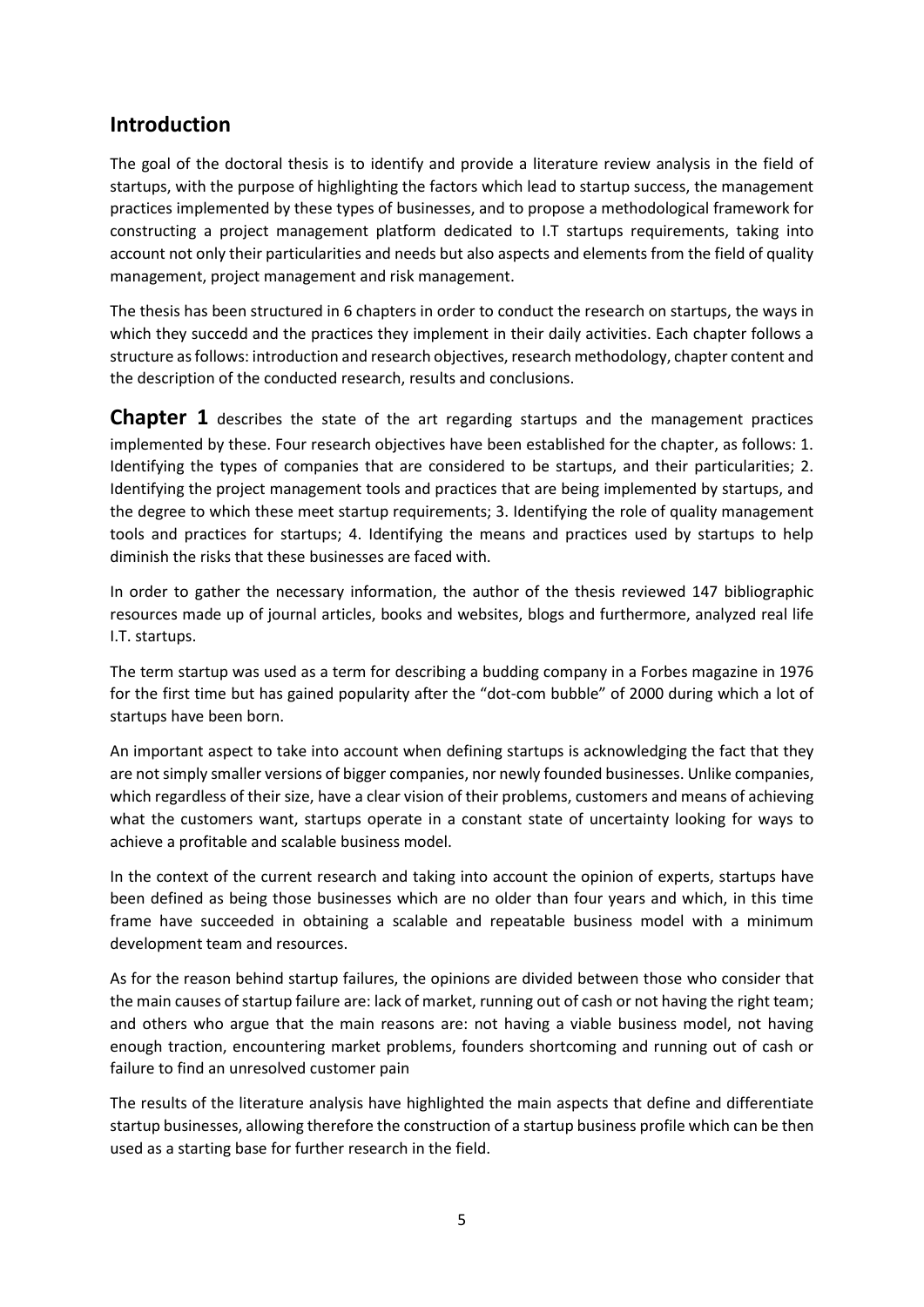An important aspect identified in the analysis of startups refers to their project management practices. Although inadequate project management practices have been identified as one of the main reasons behind startup failure, in practice, it has been demonstrated that startups manifest a lack of rigor when implementing or using project management practices.

Regarding the project management practices currently used by startup, the following have been identified: product based startups use the classical or traditional project management approach preponderantly; I.T. startups use the Agile development approach preponderantly; and a small number of product based and I.T. startups use the Lean Startup and/or Leagility development approaches.

In order to determine which project management approach best fits the requirements of the startups, the author of the thesis identified the particularities of the development approaches most used by startup businesses, respectively the classical project management approach and the Agile approach. The results showed that the Agile development approach is more flexible in implementation, allows iterative product development and can be easily adapted to meet the needs of startup businesses.

Moreover, when analyzing the issue of how startups obtain validation from customers, and how they manage to deliver the desired products, a similarity between the practices used by them and the Agile development approach was noted. These action refer to aspects such as: customer involvement in the development process and making adjustments to the final product based on customer feedback.

The author of the thesis also addressed the problem of how the project management tools are adapted for each stage of the development life cycle and from this, identifying the correspondences between the project management tools used and the quality management tools adapted for each stage of the development life cycle.

In order to achieve customer validation and to ensure that they are developing what customers are willing to buy, startups use prototypes called Minimum Viable Product (MVP). These prototypes contain the minimum set of functionalities that a product must have for it to be considered useful and to be purchased by the customer.

The important role that quality plays in achieving success by startups derives from their particularities, and the reasons that lead to their failure. In this respect, it is necessary to consider the implementation of some quality management practices in the startup development life cycle, with the role of helping startups meet customer requirements. The recommendations are aimed at implementing specific actions in the daily activities of startups, such as:

- Defining a strategic goal
- Development team training
- Focusing on customer requirements
- Identifying the factors by which startup success will be measured
- Focusing on how decisions are made and documenting them
- Developing a risk-based thinking
- Integration of quality assurance methods in product development

Another contribution of the author was the analysis of the ways in which quality is achieved and ensured within the classical project management approach and the Agile approach. In this regard, a number of elements have been identified that differentiate the ways in which quality management practices are applied in the context of the classic project management approach from the Agile approach. Therefore, if in the case of the classical project management approach, the emphasis is placed on providing a reactive response to changes, elaborating complex solutions to problems, placing the responsibility and decision-making power on the team leader, monitoring progress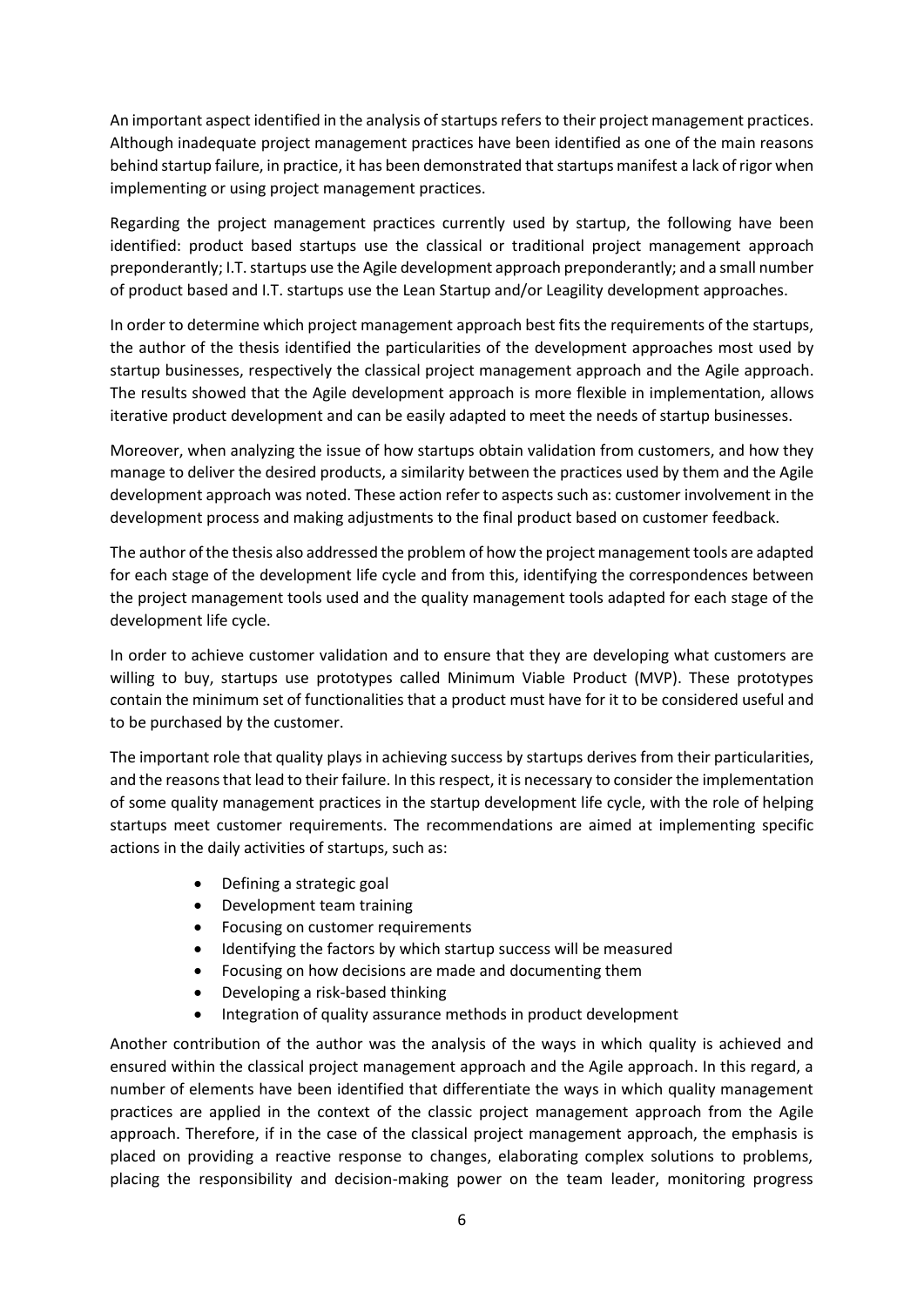through reports and periodic meetings, and demanding extensive documentation, in the case of the Agile approach, the following characteristics are highlighted: adopting a proactive approach to change, providing simple and flexible solutions, encouraging and supporting multifunctional and selfdisciplined teams, emphasizing the necessity of having functional products rather than comprehensive documentation and monitoring progress with the help of daily meetings.

Another aspect analyzed in the course of the chapter was the way in which quality is obtained and ensured in startup businesses and the possibility of implementing a quality management system within them to facilitate their efforts regarding the quality of their products and processes. To this end, an analysis of the conjunctive and disjunctive aspects between their practices and the ISO 9001: 2015 quality management standard was performed with the role of determining the extent to which the implementation of a quality management system would provide a methodological support system for startup businesses.

The main conjunctive aspects identified were related to the central focus that both manifest in regard to customer requirements and satisfaction, the strong emphasis on leadership and top management engagement, test driven development in the context of preventive actions taken for unconformities, the risk based thinking and the possibility of integrating a PDCA approach for processes.

As for the disjunctive aspects, the most significant ones were related to aspects such as: most startups not having a strategic goal given their iterative, customer oriented development style; startups lacking enough personnel and often certified personnel for certain activities; a general lack of resources for the case of startups and a lack of management layer in the case of startups.

The review of literature in the field of startups risk management is scarce and incorporates mainly the suggestions given by startup owners. A risk management approach for startups focuses on identifying the risks to which they are exposed and evaluating them using a Likert scale with the role of developing action plans to address the major risks. Another approach suggests that startups should embrace smart risks, such as: developing a product that will solve a pressing customer problem, developing a whole range of products that will satisfy a necessity, implementation of a viable business model, identification of a suitable business partner and building an adequate development team, etc.

**Chapter 2** highlights the set of methodological tools that the author of the thesis used, and its course, from identifying the research issues and establishing the research objectives, and until obtaining results and drawing conclusions.

In chapter 1, the research objectives were achieved with the help of two methodological tools, namely documentation and observation. The results constituted starting points for chapter 3.

The objectives of chapter 3, respectively: the identification of the project management platforms that are appropriate for the requirements of startup businesses, and the identification of quality tools suitable for each stage of the development life cycle, were achieved with the help of five methodological tools (Experimentation, Comparative analysis of project management platforms, Statistical Interpretation, PDCA cycle methodology, Project management methodologies - Classical, Agile, Lean Startup), and the results constituted entry elements within chapter 6.

The main objective of chapter 4, namely the identification of the possibility of implementing the QFD (Quality Function Deployment) method in the field of quality management for the context of project management and risk management in the case of startups, was achieved with the help of three methodological tools (Documentation, Scrum methodology, Risk management models), and the results provided input elements in Chapter 6.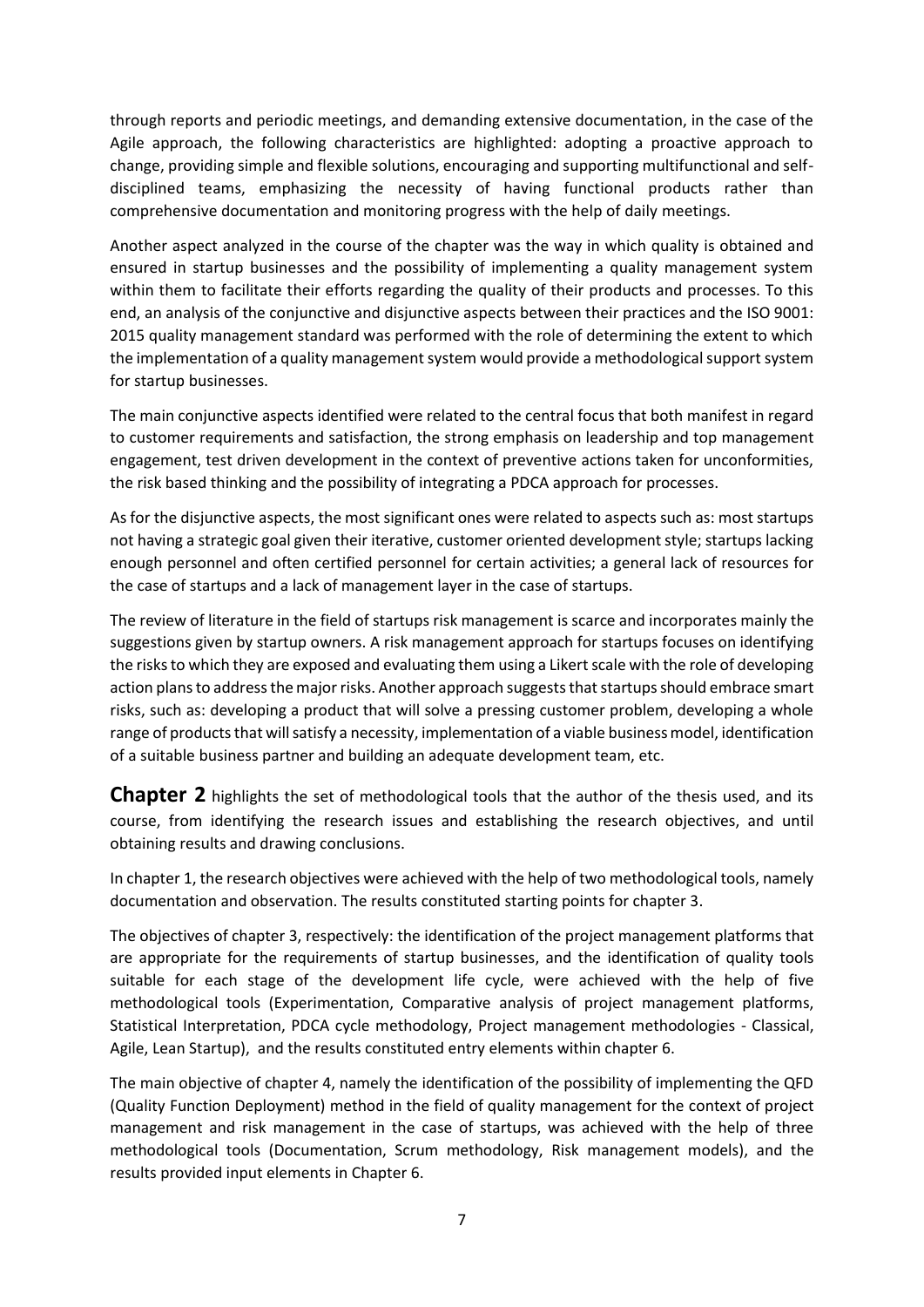The main objective of chapter 5, namely testing the implementation of the previously proposed model within I.T. startups was realized with the help of four methodological tools (Observation, Experimentation, Case study, Optimal task division algorithm), and the results were used to adjust the model proposed in chapter 4, and subsequently, constituting elements of entry in chapter 6.

The objective of chapter 6, to provide a methodological framework for the construction of a project management platform adapted to startup needs, was achieved with the help of a main methodological tool (the QFD model that integrates fuzzy logic).

The issue of project management tools used by startup businesses, and the possibility of implementing quality management tools and practices in the project management of startups was addressed in

#### **Chapter 3**.

The starting point consisted in defining the particularities and needs of startup businesses and analyzing the main development methodologies used within them, along with the advantages and disadvantages of these methodologies. As a result of identifying the possibility of adapting the Agile development approach to better meet the requirements of startups, the author of the thesis proposed and described a development model adapted to the particularities of these businesses and based on the methodologies encompassed by the Agile development approach.

The development model based on the Agile approach was called "Particular Startup Agile System Development Life cycle" and comprises four stages of the development process, noting that the fourth stage is not predetermined but results from the requirements of the startup, and can take three forms.

Thus, the first stage, called "Initiation", is the stage where the development team undertakes activities such as: identifying the customers, understanding the problems the customers have and the ways in which these can be solved with the help of one or more products; obtaining funds and building a development team; determining estimated delivery times and outlining the requirements of a prototype.

The second stage, called "Construction" includes the directly productive activities that lead to the desired products, along with activities concerned with continuous improvement, inspection and quality control. In the third stage, called "Delivery", the development team delivers the product to the customer and gathers the feedback with the role of making an informed decision in the next step.

Based on the customer response, the development team may decide to choose one of the following development stages:

- Pivoting changing direction by either bringing major changes to the product or changing the product altogether. If the team decides to pivot, the cycle is repeated starting with the Initiation phase.
- Maintenance in this case the development team maintains the product as it is at the time and continues producing volumes of it and distributing it on the market, while small upgrades and developments may take place.
- Closure the third alternative refers to either the decision of selling out the product and /or startup to bigger companies in case the development team doesn't want to further develop the startup or ceasing operation altogether if the product market fit was not achieved and the team doesn't have the necessary funds or doesn't want to further invest in the idea/product.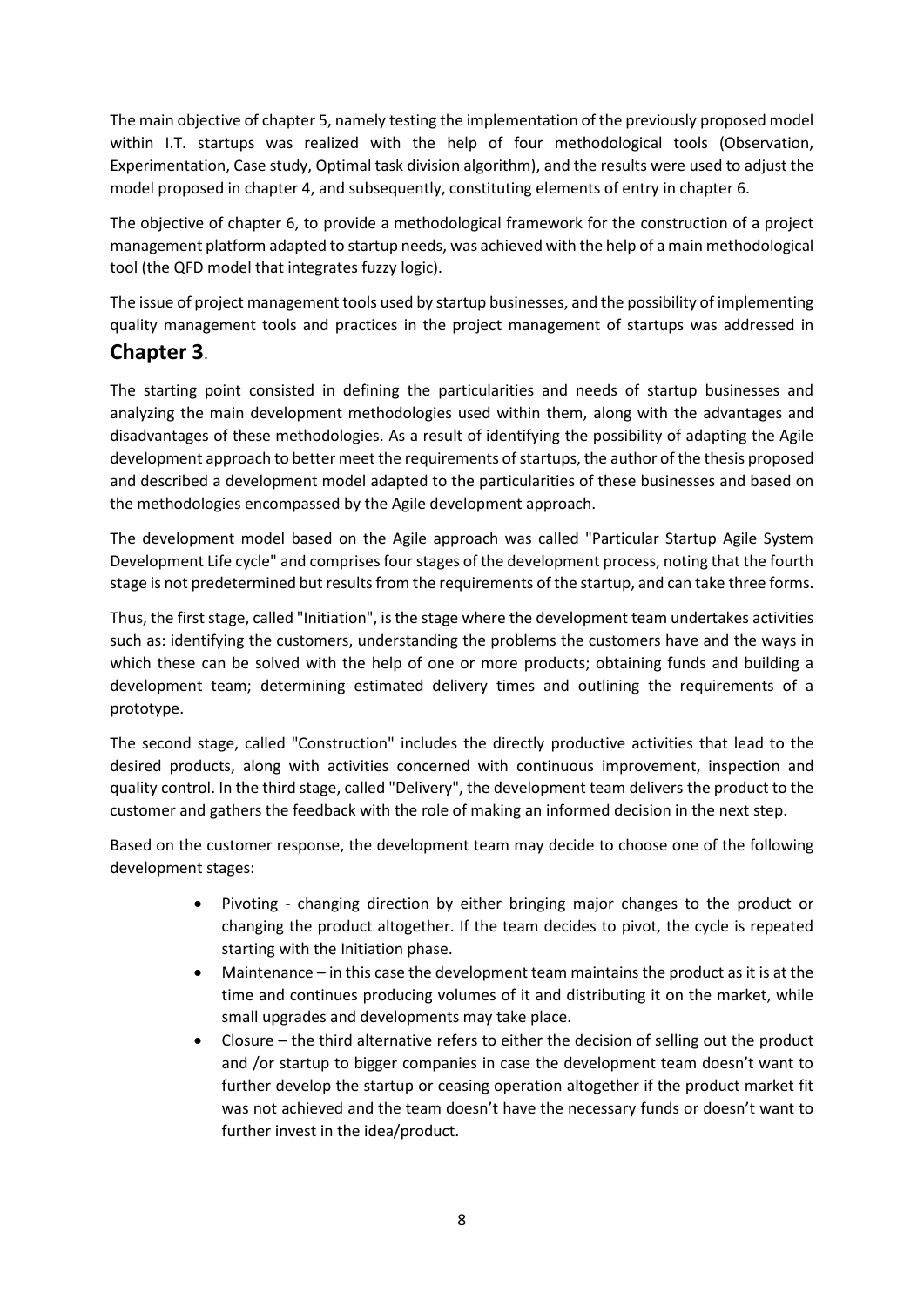The next step was to carry out an analysis of the online project management platforms currently used to determine the extent to which they allow and support the implementation of the three project management approaches, and to identify those platforms that respond to the needs of startup businesses. The analyzed platforms were selected by taking into account their popularity among European and US businesses, the number of users worldwide, and prioritizing the platforms used by startups.

Based on the results, a set of 20 online project management platforms were selected for analysis, as follows: Freedcamp, Slack, Microsoft Project, Wrike, Jira, Basecamp, Podio, Asana, Trello, Teamwork projects, Smartsheet, Project Manager, VersionOne, Monday, ProofHub, Meistertask, Bitrix24, Workfront, Mavenlink, Redbooth.

In terms of their capabilities, they were grouped into three categories: General features, Task management and Team management.

The features identified in the first category were: the possibility of accessing the product from a desktop and mobile platform, having and overview dashboard, the ability to manage multiple projects, having a calendar display for important information, the possibility of creating a Gantt chart, the existence of a global filter search system, the existence of a notification system, the ability to make video and voice calls, having an interactive screen sharing, the possibility of sharing files between team members, having and issue tracker, allowing 3<sup>rd</sup> party integrations and the possibility of managing events and milestones.

The features identified in the second category were: the ability of creating, editing and deleting tasks, the ability to create, edit and delete subtasks and task groups, the possibility of prioritizing tasks, the possibility of visualizing the task progress, the possibility of assigning a task to multiple users, displaying a Kanban view of tasks and attaching files to tasks.

The features identified in the third category were: the possibility of adding, editing and deleting team members, the possibility of managing teams and creating global teams for projects and having clearance levels for team members.

In order to eliminate the subjectivity of the analysis, an algorithm was designed to help determine the extent to which an online project management platform meets the requirements of the three project management approaches, for each stage of the development life cycle.

The steps taken for this were: identifying the most important features needed for each stage of the life cycle and prioritizing them; creating a database that included, on the one hand, the list of all online project management platforms with their features, and on the other, the list of features required in each stage of the life cycle; testing the project management software against the set of required features for each stage of the life cycle and calculating their match as follows: the must have features for a stage have top priority and are at the top of the list. When returning results, in order to achieve the best fit, the system checked to see which project management software had all the required features exactly in the required order. If it found one or more tools then it returned these tools with a 100% match, and if not, it ran the same test but this time checking if the software tools have all the required features minus the last one, in the required order and returned a percentile value based on the calculated weight of the features. After it found a match, it iterated through this step until only the top feature remained.

The results indicated the following: the stage called "closure" was the only one in which there was a degree of fulfillment with a value of 100%, achieved by the following online project management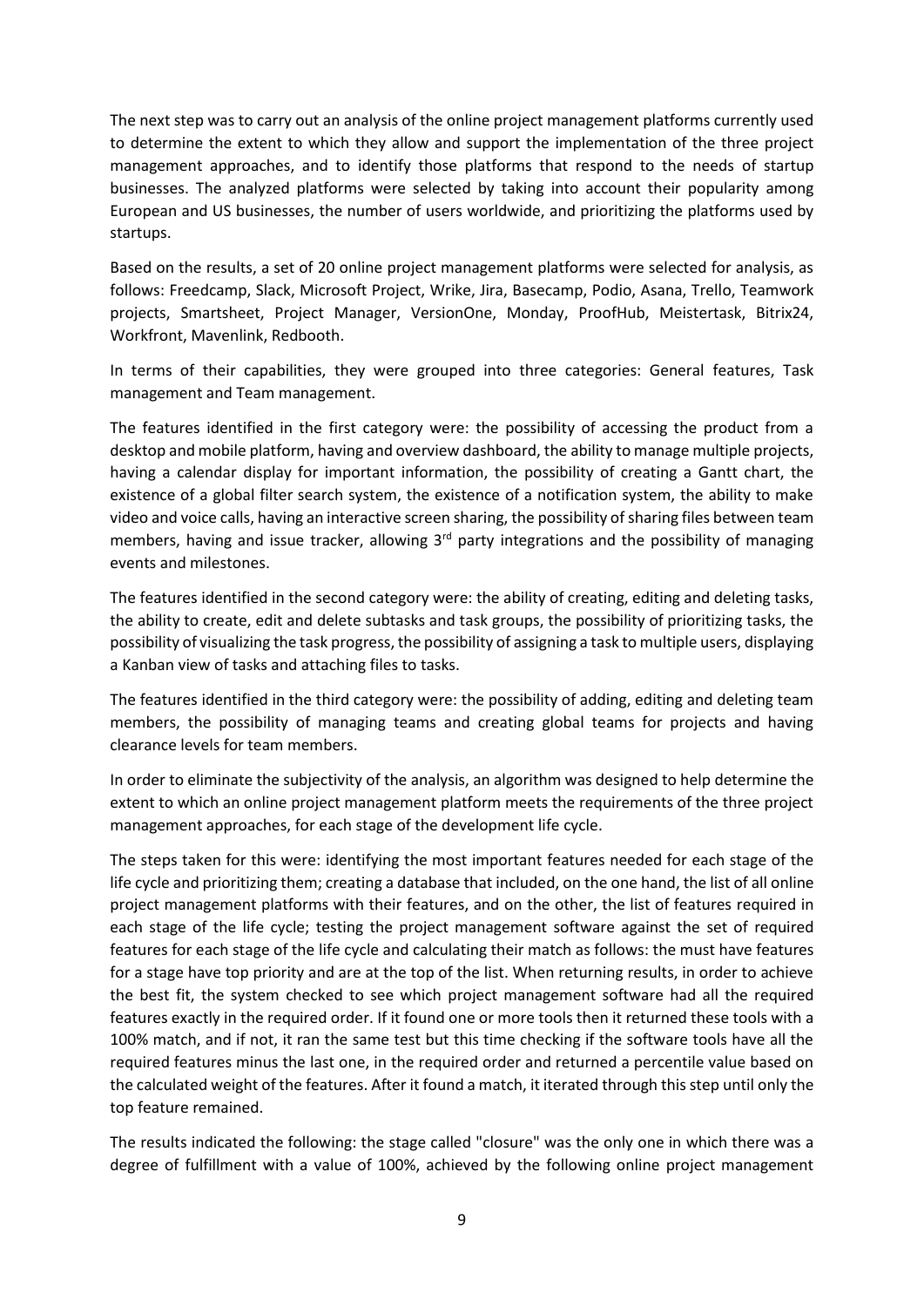platforms: Basecamp, Bitrix24, Freedcamp and Proofhub. In the stage called "delivery" the highest degree of fulfillment of the requirements, with a value of 52% was reached by Bitrix24, Redbooth and Slack. The "maintainance" stage registered the highest value of 45% for the VersionOne online platform. The "pivoting" stage registered the highest degree of match with a value of 45% for the following platforms: Britrix24, Redbooth and Slack. The stage called "construction" registered the highest degree of matching with a value of 40% by VersionOne and the stage of "initiation" recorded the highest value of 35% for the Redbooth platform.

The algorithm was then adapted with the role of identifying the most appropriate quality tools to be implemented at each stage of the life cycle, in the case of the three project management approaches.

In choosing the quality management tools that are most recommended to be used in each stage of the life cycle, the author took into account recommendations noted in the literature and by experts in the field such as the American Society for Quality (ASQ) and the Project Management Institute (PMI).

Thus, the quality instruments selected to be analyzed were: Check sheet, Control chart, Graph, Histogram, Pareto Diagram, Cause-Effect diagram, Scatter diagram, Affinity diagram, Relationship diagram, Tree diagram, Matrix diagram, Arrow diagram, Process Decision Program Chart (PDPC), Benchmarking, Brainstorming, "5 Whys?", Flowchart, Analysis of Failure Modes and Their Effects (FMEA), PDCA Cycle, QFD.

The results of the analysis indicated the following: in the "initiation" stage, the highest value of 34% was recorded by the following quality tools: Brainstorming, Cause-effect diagram, "5 whys?", Relationship diagram, PDPC and Affinity Diagram. In the stage called "construction" the highest value, of 75% was recorded by the following tools: Flowchart, Graph, PDCA cycle and Arrow diagram. In the "delivery" phase, the value of 100% was recorded by two quality tools, namely: The Cause-effect diagram and the Control chart. In the stage called "pivoting" the highest value, 60% was recorded by the Affinity Diagram, and in the "maintenance" phase the highest value, 75% was recorded by the PDCA Cycle. In the last stage, called the "closing" the highest value, 100% was recorded by the following quality instruments: Cause-effect diagram, Check sheet, Control chart, Analysis of failure modes and their effects (FMEA), Flowchart, Graph, Histogram, Pareto diagram, Relationship diagram, Scatter diagram, Affinity diagram, Matrix diagram and Tree diagram.

Another contribution of the author of the thesis was the synthesis of the obtained results and their representation in an easy to visualize PDCA cycle based model, with the role of providing the development team a methodological framework for the implementation of quality tools in each stage of the development life cycle.

Still, in the course of the chapter, based on the results obtained from the conducted analysis, the possibility of integrating the QFD quality tool with the role of assisting the development team in its efforts to identify and satisfy customer requirements was identified.

In **Chapter 4**, the author of the thesis proposed and described a model based on the Quality Function Deployment (QFD) method from the field of quality management, with the role of providing a methodological support that allows the identification and conversion of the customer requirements in technical requirements in order to build a product that the customer wants.

The proposed model addresses the possibility of implementing fuzzy logic within the QFD method and project management practices in the form of a new approach which encompasses all three elements.

The model allows the calculation of an indicator called Offset and with its help, the possibility of quantifying the degree of customer requirements fulfillment by taking into account multiple aspects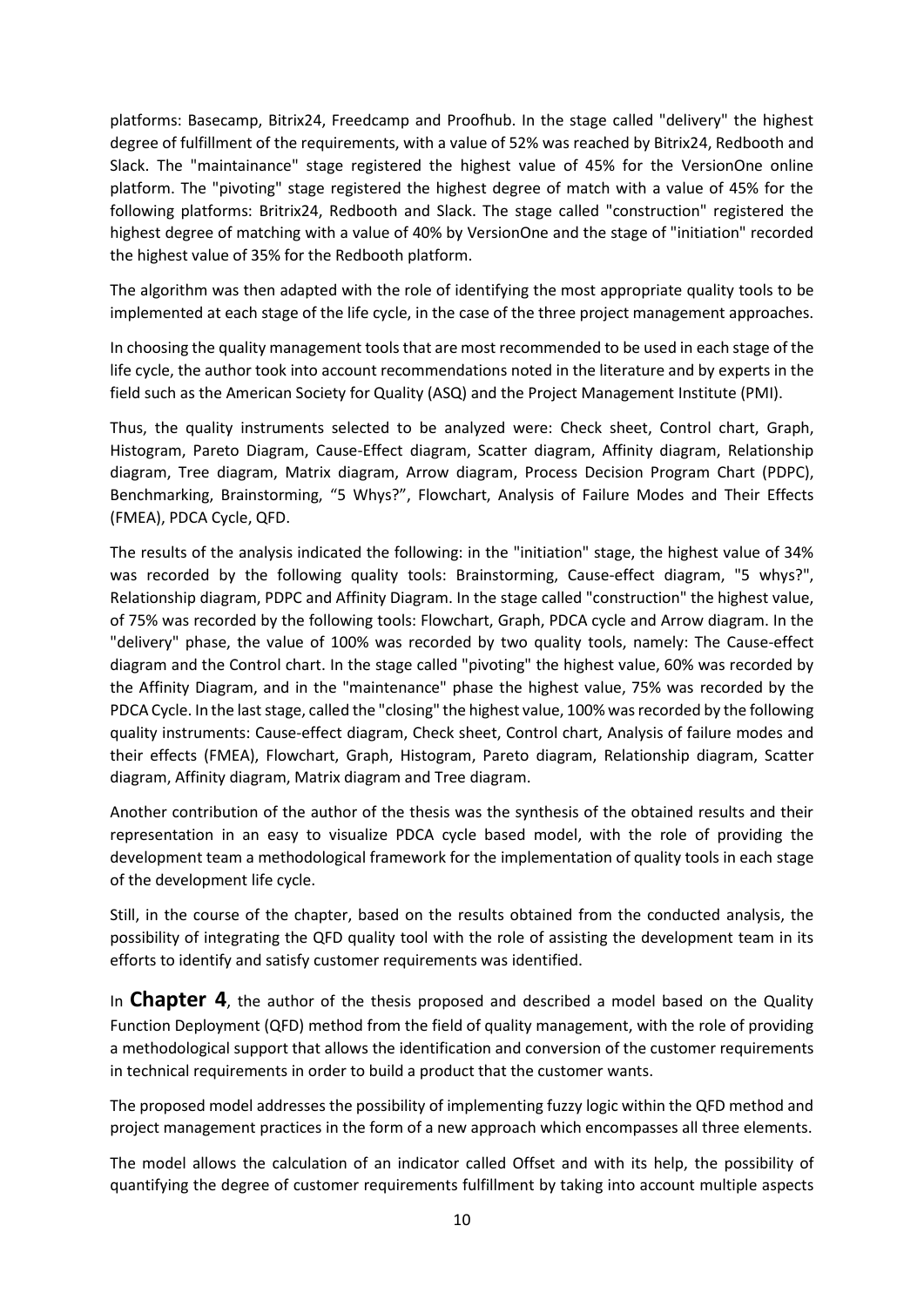such as: the degree of importance for each customer requirement, the degree of difficulty of each technical specification, the extent to which a technical specification contributes to meeting a customer requirement.

The Offset indicator is calculated based on the following inputs: the matrix representing the task status (AT) and which records values of 0 (for unfulfilled tasks) and 1 (for completed tasks); the correlation matrix, which represents the relations of interdependence between the tasks (TT); the influence matrix (IUT) that reflects the weight that a task has within a customer requirement; the degree of difficulty of the tasks (T) and the degree of importance for the customer requirements (US).

The model also integrates Fuzzy logic, in the form of a fuzzy logic system, with the role of estimating the development team's risk level, taking into account its experience and the extent to which the team responds to dynamic customer requirements.

Fuzzy logic, in the context of the proposed model, is used to obtain an estimated value of the risk to which the startup is exposed to, in each stage of the development cycle and takes into account aspects such as: the development team's experience, capabilities and history. The resulting value is used to update the Offset indicator, so that it reflects the possibility of achieving a degree of fulfillment for the customer requirements by taking into account the development team's risk level.

The usage of fuzzy logic to help estimate the development team's risk level was necessary due to the subjectivism of the factors involved in the development process.

Estimating the risk level with the help of fuzzy logic and the proposed model, requires the implementation of some aspects of the Agile development approach, such as: assigning roles to the development team, delivering working fractions of the product at short and regular time intervals called "sprints".

Thus: The Product Owner (PO) is the interface between the development team and the customer, and has the role of indicating the general direction of development of the startup and the offered products. The Scrum Master (SM) is the interface person between the development team and the PO, having the role of facilitating the meeting sessions, of encouraging the development team and at the same time supporting it. The Development Team (DT) is represented by the team responsible for carrying out the tasks, and it usually consists of 3 to 9 members

A PO can have three attributes (Major, Medium, Minor) indicating the type of changes he can make during the development life cycle; an SM can have three attributes (NonEfficient, Average, Efficient) indicating his capabilities of managing the development team and achieving the established goals; and DT can have 5 attributes (Very weak, Weak, Medium, Strong, Very strong) representing team cohesion and its ability to meet the requirements

From the intersection of the attributes of the three actors, and estimated team risk level can be achieved, taking values from G0 to G4 (where G0 represents the lowest degree of risk and G4 the highest degree of risk).

The attributes of the three actors constitute inputs to the fuzzy logic system, with which, based on the established rules, an estimated risk value is obtained. The resulting value is used to update the Offset indicator so that it reflects the possibility of achieving a degree of customer requirements fulfillment taking into account the development team's degree of risk.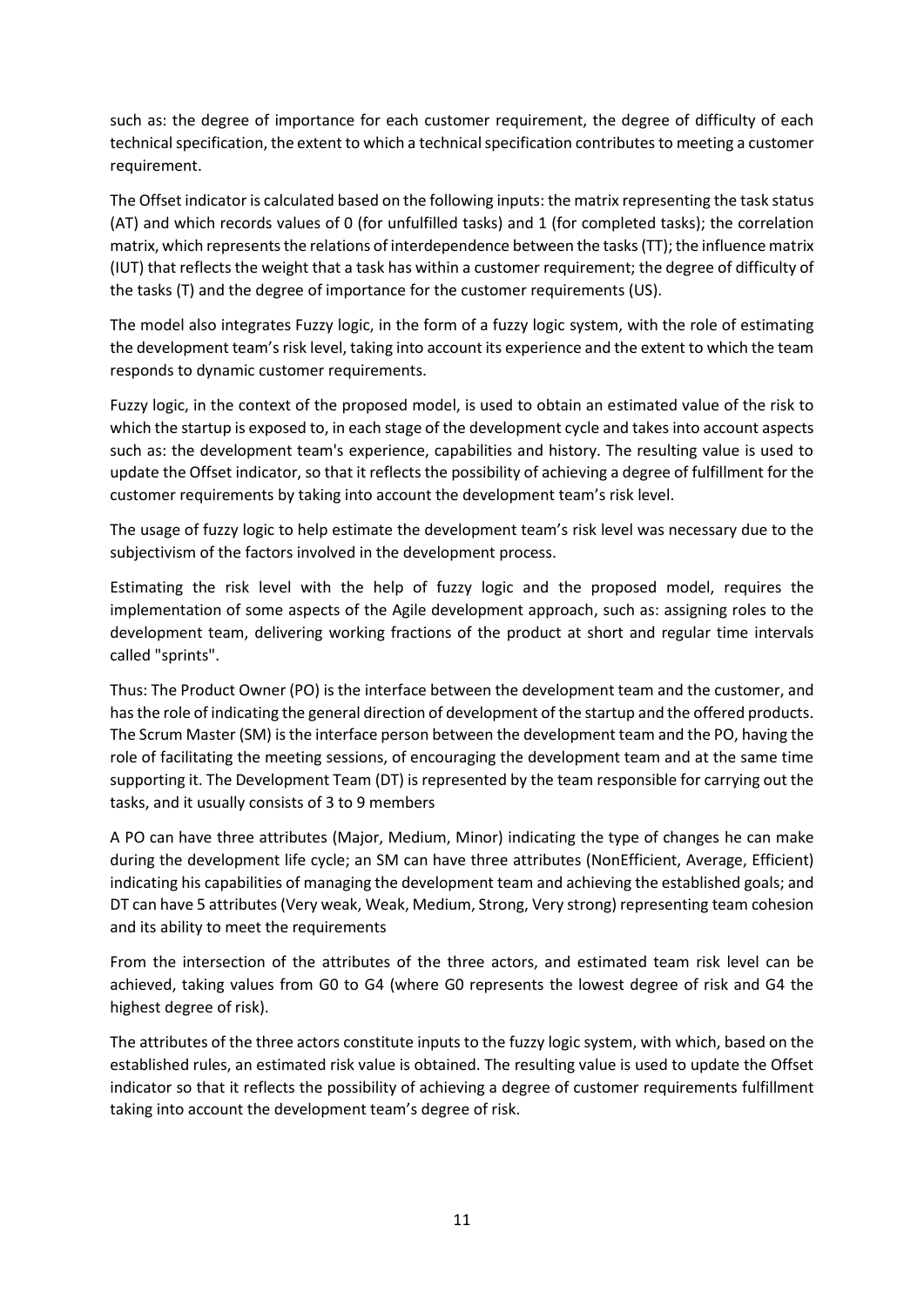**Chapter 5** contains the results of the implementation of the proposed model within three I.T. startups. The analysis of the model implementation was carried out in the form of case studies, the results of which were used to adapt the model and validate it.

The three startup businesses in which the proposed model was implemented varied both in terms of the type of offered products and the stage of the development life cycle. Thus, the model was implemented as part of a product based startup, a service based startup and a startup offering a mix of products and services.

In order to be able to implement the proposed model, the development team had to first implement the Startup particular Agile SDLC development approach. As a result, the development team was divided into 3 segments: PO, SM and DT.

The second step consisted in gathering the customer requirements (expressed in the form of User Stories - US) and determining the tasks required to be completed in order to meet the requirements. In capturing the requirements, the degree of importance of each requirement was taken into account; in establishing the tasks required to be completed, a degree of difficulty was assigned to each task (estimated by the SM) and the interdependence between tasks has also been noted.

In order to estimate the measure of the product obtained at the end of each development period, a target value of the Offset indicator was established for each sprint.

The third step was to estimate the extent to which a tasks contributes to the fulfillment of a customer's requirement, in a percentile form.

The fourth step consisted in the division and assignation of tasks into sprints, while taking into account the sequence of completion, the degree of complexity for each tasks, the degree of importance for each US and the development team's experience. The process of sprint planning and tasks related to each one was carried out by the MS after consulting the DT.

At the end of each sprint, the Offset indicator was calculated to check whether the development team reached the target functionality level.

In the case of the first analyzed startup - Check4Green, a number of 5 US and 26 tasks (of which 16 tasks with interdependence relations) were selected to be completed, in the course of 3 sprints, each sprint with a target value of the Offset indicator of 33%.

For the first sprint, a number of 8 tasks were selected to be completed, with an Offset indicator value of 32%. For the second sprint, a total of 11 tasks were selected to be completed cumulating an Offset indicator value of 40%. The third sprint required the completion of 7 tasks with an Offset indicator value of 28%.

In the case of the second analyzed startup - Vitraly, a number of 4 US and 13 tasks (of which 10 tasks with interdependence relations) were selected to be completed, during 3 sprints, each sprint accumulating a target value of the Offset indicator of 33%.

A number of 5 tasks have been completed during the course of the first sprint, cumulating an Offset indicator value of 29.8%. Four tasks have been completed during the course of the second sprint, cumulating an Offset indicator value of 30.1%. The third sprint required the completion of 4 tasks and cumulated an Offset indicator value of 40.1%.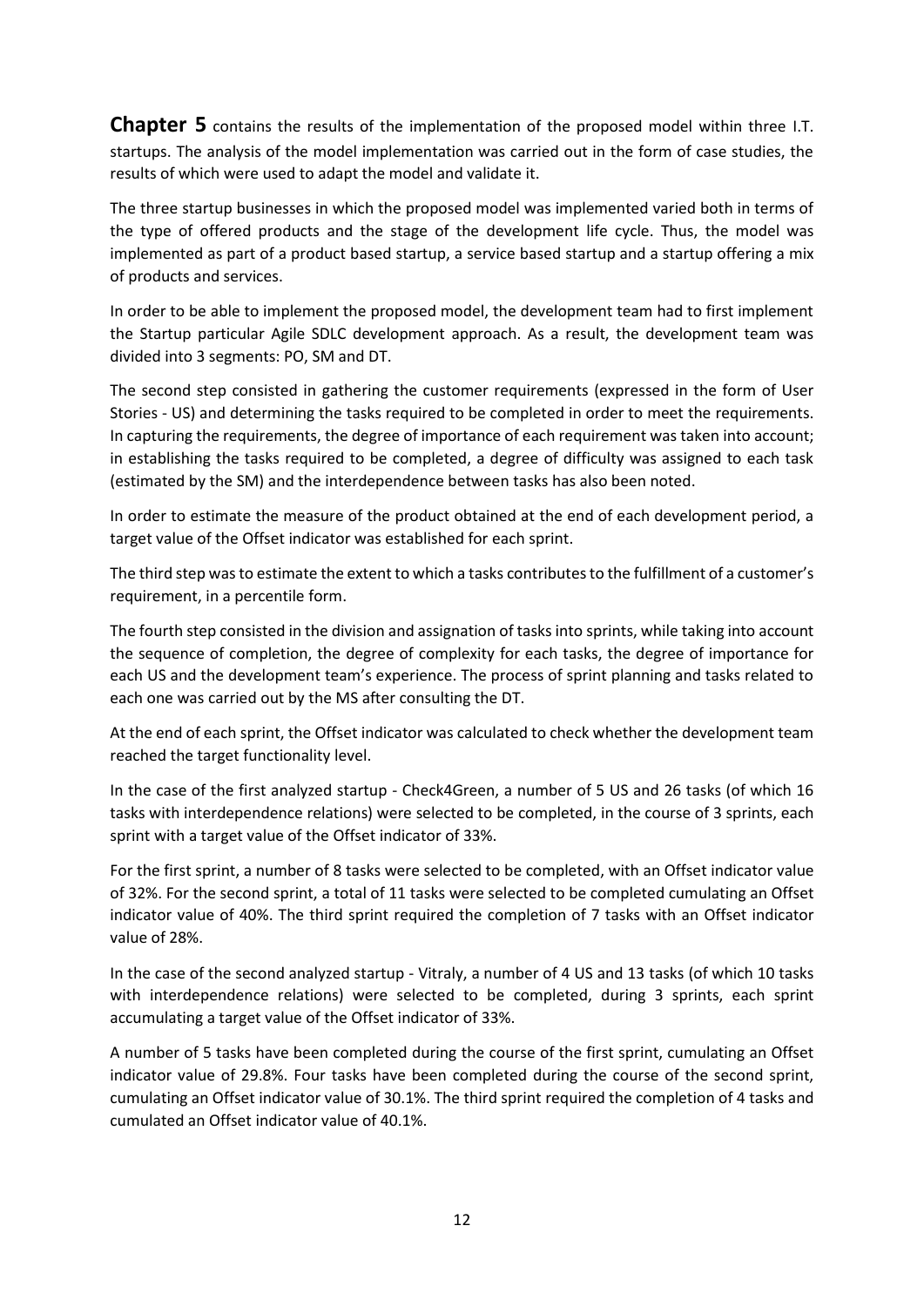In the case of the third analyzed startup - Lemur, due to the small number of human resources, a number of 3 US and 8 tasks (of which 5 tasks with interdependence relations) were selected to be completed, during 2 sprints, each sprint accumulating a target value of the Offset indicator of 50%.

The first sprint, accumulated a number of 2 tasks for fulfillment, with an Offset indicator value of 49.99%. The second sprint accumulated a total of 6 tasks to to be completed, and an Offset indicator value of 50.01%.

After delivering the products to the customers, and based on the feedback obtained from them, the development team decided to pivot thus changing the direction of the product development and starting a new development cycle that aimed at achieving a single US with 5 tasks (of which 2 tasks with interdependence relationships) during the course of two sprints, with a target value of the Offset indicator of 50% / sprint.

The first sprint, cumulated a number of 2 tasks for fulfillment, and a value of Offset indicator of 48%. The second sprint, accumulated a number of 3 tasks for fulfillment, and an Offset indicator value of 52%.

The proposed model helped the development teams of the three analyzed startups to organize their activities and resources in a way that would maximize customer satisfaction and optimize the use of available resources.

**Chapter 6** summarizes the conclusions of the results obtained in the previous chapters with the role of proposing a methodological framework for the construction of a project management platform dedicated to the needs of startup businesses, which incorporates elements from the quality management and risk management areas, thus offering a holistic approach in terms of managing these types of business.

In order to sketch the project management platform dedicated to the requirements of startup businesses, it was necessary to first analyze a profile of the startup type of business, highlighting their particularities and needs, and also analyze the project management, quality management and risk management practices which could help meet startup requirements in each stage of the development life cycle. The construction and development of the proposed platform can become the object of an I.T. startup.

Within the chapter, the operating principles of the proposed platform were described and a representative sketch was made with the role of providing a methodological framework for the construction of a project management platform dedicated to startup businesses requirements.

Thus, the user will have access to the dashboard of the platform that will indicate the most significant information such as: the status of the projects in which the user participates, the summary of his activity and global notifications, the status of the last messages in which the user was involved.

The US related to a project, together with their degree of importance, and the related tasks, with the degree of difficulty of each task, can be accessed from the project page. Still from here, the user will be able to access the page detailing the tasks that need to be performed and those that have been carried out, along with those tasks that are waiting to be assigned to one or more members of the development team.

Creating a new task or editing an existing one requires the completion of a form that registers information such as: the task name and description, the priority degree and its deadline, the person or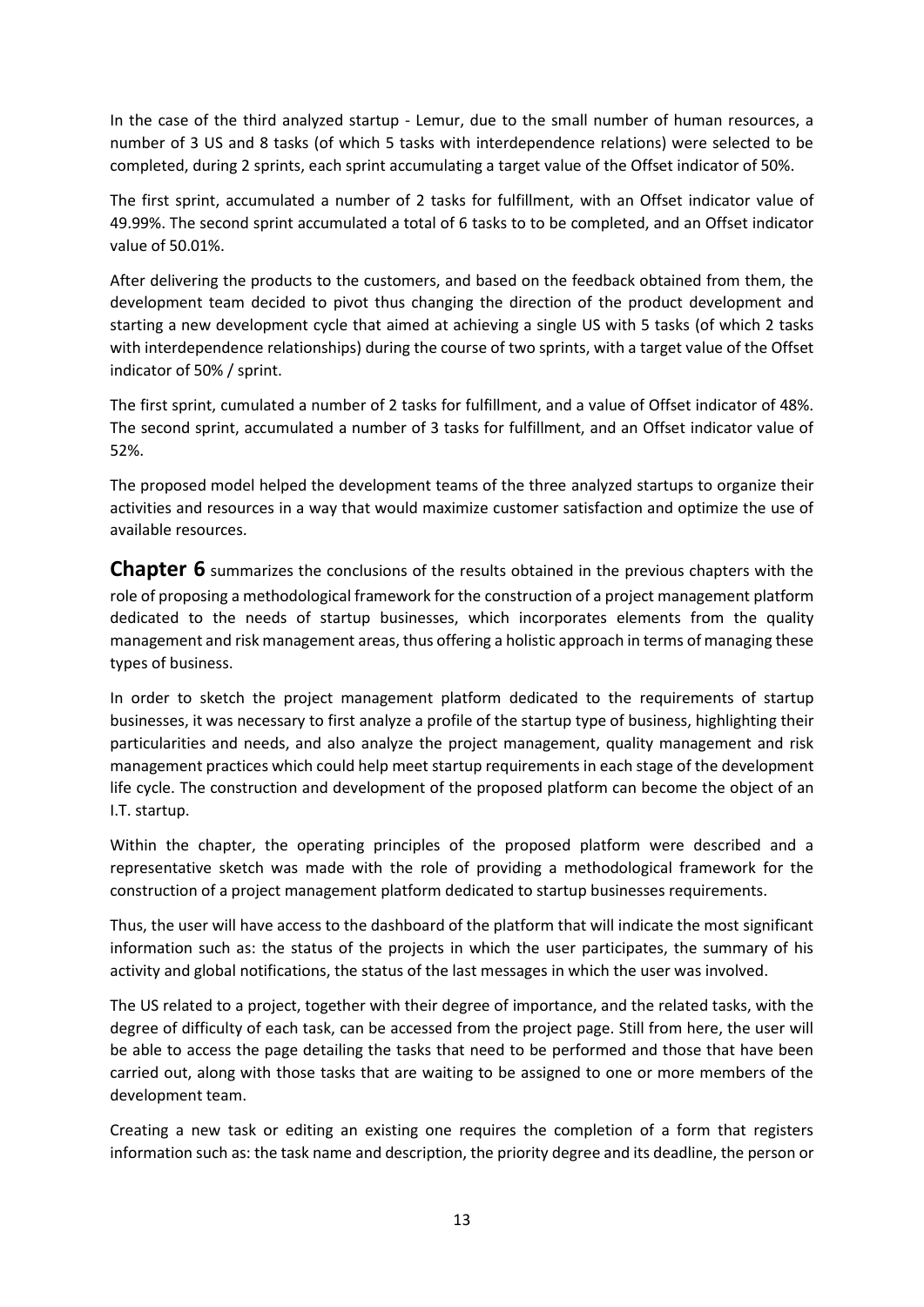group of persons responsible for the completion of the tasks, and it allows files to be attached to the task.

The PO and the SM will have access to a special page that will allow the input of data into the QFD model described above, with the role of providing them with the value of the Offset indicator correlated with the risk level of the development team.

The Calendar section will open a page that will display the current month's calendar, and will allow events to be marked within certain days with specific symbols. When selecting a day, the platform will display the schedule for the day, with the notes that the user created.

The quality module highlights the quality tools that are recommended to be used at each stage of the life cycle, integrated and represented with the help of the PDCA cycle. When selecting an instrument, the platform will display a page containing basic information about the tool, the steps that need to be followed in order to apply the selected tool, and a model for applying it with the role of exemplification.

#### **Conclusions**

The important role that startup businesses play in the current economic context has been emphasized on many occasions by researchers concerned not only with the financial contribution they bring to the economy, but also with the innovative environment that surrounds them and which often leads to technological progress.

Although the number of startups which are born annually has increased after the "dot-com boom", a significant number of them fail each year, with 50% of startups surviving after a period of four years.

The literature review highlighted the following main causes of failure among startup businesses: inefficient management practices, inability to deliver a product desired by the customer, and lack of an adequate team.

Starting from these, the author of the thesis sought to identify how startup businesses respond to these problems to ensure their success.

The results of the analysis highlighted the following:

- Although most startup founders are aware of the important role that project management plays, a small number of them implement and use project management practices and /or tools.
- Startup founders are somewhat aware of risk management practices but rarely implement them in their activities.
- Startup founders have little knowledge of quality management practices and tools but are willing to implement them within the daily activities of their business
- Startup founders know to some extent how to obtain customer validation but often fail to achieve their goals.

Based on the obtained results, the author sought to identify the project management platforms available and used by startups and found that although there is a significant number of project management platforms available currently, there are no platforms which address the startup needs, but there are platforms dedicated to projects and companies that use Agile development methodologies. In addition, all of the analyzed platforms presented only project management tools, without integrating tools from the field of quality management or risk management.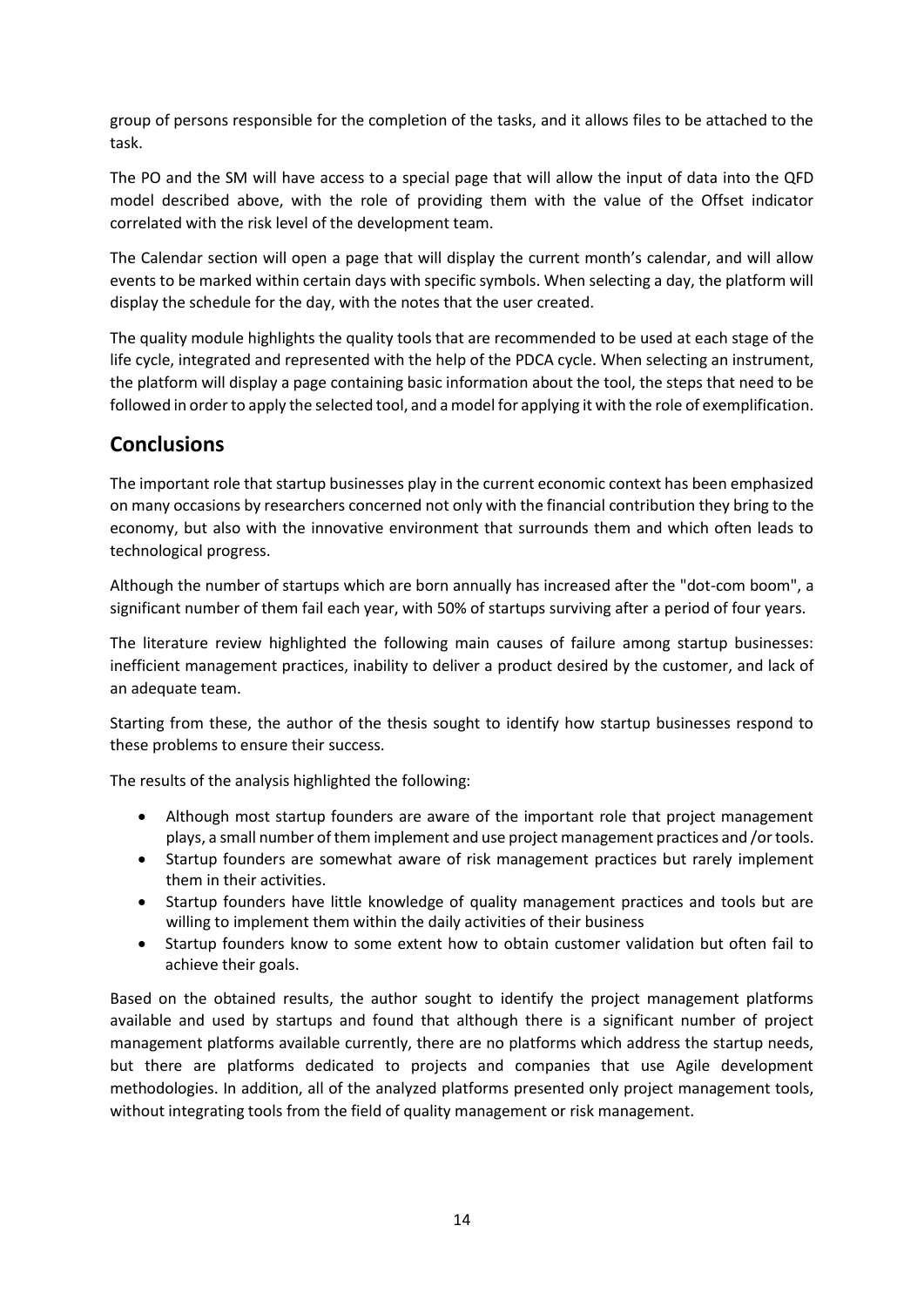Regarding the ways in which startups meet customer requirements, a lack of methodological support has been noted, startups relying mainly on customer feedback for validation, which in some cases may be misleading due to lack of previous market research.

The research also highlighted the positive corellation between the implementation of quality tools in project management for the classical project management approach and the Agile development approach, both in identifying and satisfying customer expectations and reducing /mitigating the risk that startup businesses are exposed to.

Based on this information, the author proposed a model based on the QFD method from the field of quality management and which integrates fuzzy logic, and then applied the model within 3 startup businesses working in the I.T. field.

The results obtained throughout the research were synthesized and used to propose a methodological framework for the construction of a project management platform, dedicated to the needs of startup businesses, which integrates elements of project management, quality management and risk management.

#### **Theoretical contributions**

- Conducting a thorough literature review on startups, addressing a gap in the overall body of knowledge which at the time lacks comprehensive literature reviews on the matter
- Helping define a startup profile which can then be used to better understand startup requirements, particularities and their environment
- Conducting a research which helped identify the success and failure factors for startups
- Conducting a thorough analysis on the most popular and widely used project management platforms, in terms of offered features and their match to startup requirements
- Analyzing the project management approach that can benefit startups the most by looking at classical project management, Agile development and the startup specific Agile development practices.
- Proposing a project management life cycle fit for startups requirements.
- Providing a thorough analysis on the means in which quality is achieved in classical project management and Agile development.
- Analyzing the conjunctive and disjunctive aspects between the ISO 9001:2015 and startups practices in order to determine if the implementation of a Quality management system could benefit startups
- Conducting a literature review regarding the implementation of Fuzzy logic in the quality management tool called Quality Function Deployment.

#### **Methodological contributions**

- Designed an algorithm as a methodological research tool, to calculate the level of fitness for all of the analyzed development approaches in each stage of the development process.
- Designed an algorithm to help determine the quality management tools that are best fit for each stage of the development process, for the three analyzed development approaches.
- Designed a development process dedicated to startups requirements
- Designed a quality management framework based on the PDCA cycle to help startups identify the stage of the development process they are in and use the appropriate quality management tools for it.
- Proposed the implementation of a model for risk management in startups
- Designed an algorithm for automatic task prioritization and task division into sprints

#### **Practical contributions**